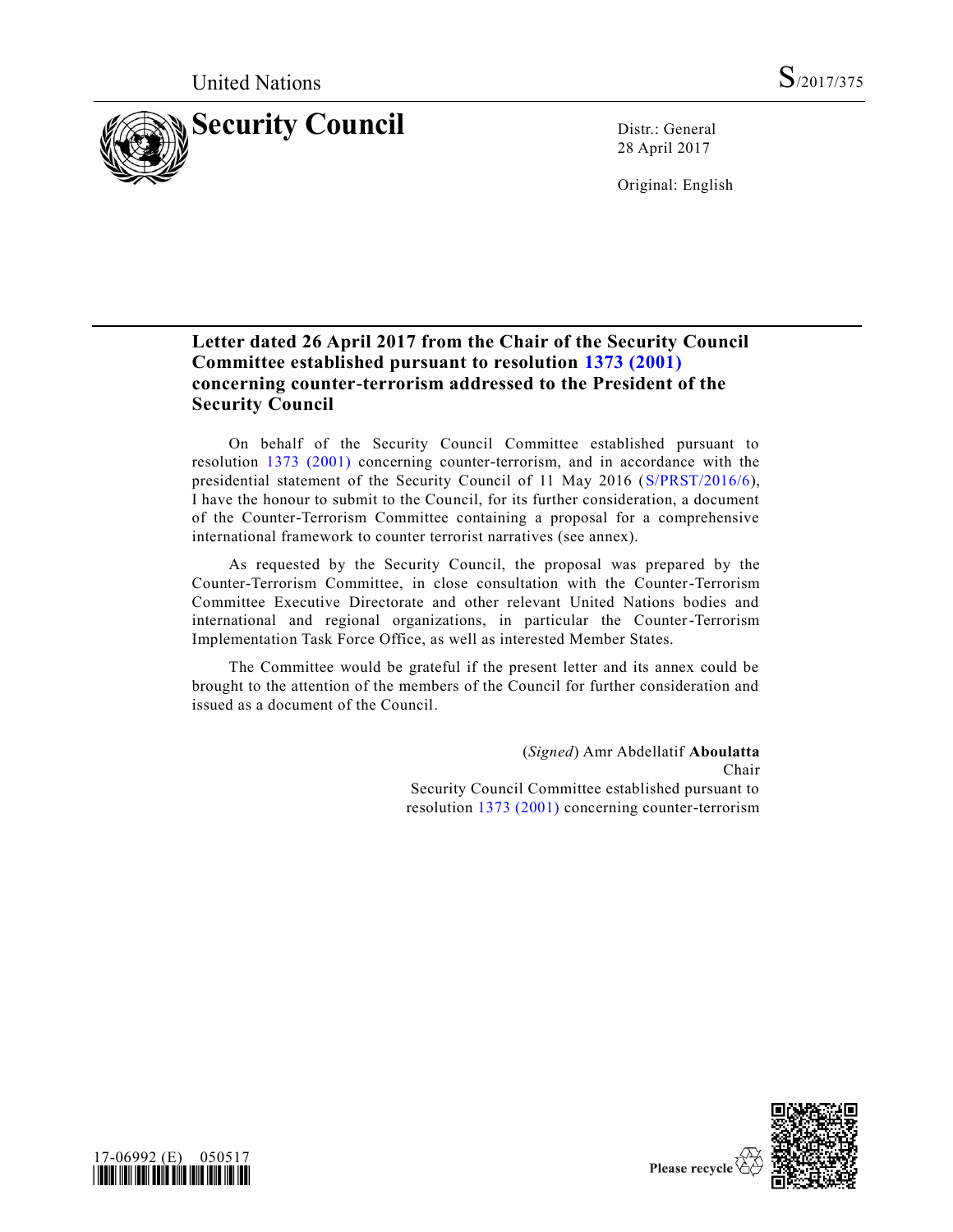## **Annex**

## **Comprehensive international framework to counter terrorist narratives**

1. The Counter-Terrorism Committee proposes that the comprehensive international framework to counter terrorist narratives called for in [S/PRST/2016/6](https://undocs.org/S/PRST/2016/6) consist of three core elements: legal and law enforcement measures in accordance with obligations under international law, including international human rights law, and relevant Security Council resolutions and in furtherance of General Assembly resolutions; public-private partnerships; and the development of counter-narratives.

## **Legal and law enforcement measures in accordance with obligations under international law and consistent with United Nations resolutions**

2. In its resolution [1624 \(2005\),](https://undocs.org/S/RES/1624(2005)) adopted in September 2005, the Security Council condemns in the strongest terms the incitement of terrorist acts and repudiates attempts at the justification or glorification (*apologie*) of terrorist acts that may incite further terrorist acts. It also calls upon all States to adopt such measures as may be necessary and appropriate and in accordance with their obligations under international law to prohibit by law incitement to commit a terrorist act or acts and prevent such conduct. In resolution [1624 \(2005\),](https://undocs.org/S/RES/1624(2005)) the Council also calls upon all States to take measures to prevent incitement to commit a terrorist act, to deny safe haven to any persons about whom there is credible and relevant information giving serious reasons for considering that they have been guilty of such incitement, and to strengthen international cooperation, including through enhanced border security and screening measures, with a view to preventing those guilty of such incitement from entering their territories. The Council further calls upon all States, in accordance with their obligations under international law, to prevent the indiscriminate targeting of different religions and cultures and prevent the subversion of educational, cultural, and religious institutions by terrorists and their supporters. In its Global Counter-Terrorism Strategy (resolution [60/288\)](https://undocs.org/A/RES/60/288), the General Assembly resolved to "continue to work to adopt such measures as may be necessary and appropriate and in accordance with our respective obligations under international law to prohibit by law incitement to commit a terrorist act or acts and prevent such conduct".

3. Legal and law enforcement measures taken consistent with United Nations resolutions and Member States' obligations under international law to prohibit and prevent incitement to commit acts of terrorism are a core part of the comprehensive international framework to counter terrorist narratives. Based on its mandate from the Council to engage in dialogue with Member States on their efforts to implement resolution [1624 \(2005\),](https://undocs.org/S/RES/1624(2005)) the Counter-Terrorism Committee has been engaged for nearly 12 years in assessing the implementation of resolution [1624 \(2005\)](https://undocs.org/S/RES/1624(2005)) by States and identifying good practices. In January 2016, the Committee published its second global survey of the implementation of Security Council resolution [1624 \(2005\)](https://undocs.org/S/RES/1624(2005)) by Member States [\(S/2016/50\)](https://undocs.org/S/2016/50). In that document, the Committee noted that the threat of incitement to commit acts of terrorism had increased significantly worldwide, largely due to the increase in messaging transmitted over information and communications technology (ICT), as well as in more traditional venues, such as educational and religious institutions. The Committee also concluded that "even as incitement remains a persistent threat in many States around the world, Member States are also strengthening and diversifying their responses to the threat".

4. It should be recalled that, in all actions taken to counter and prevent incitement to commit terrorist acts, it is important to distinguish between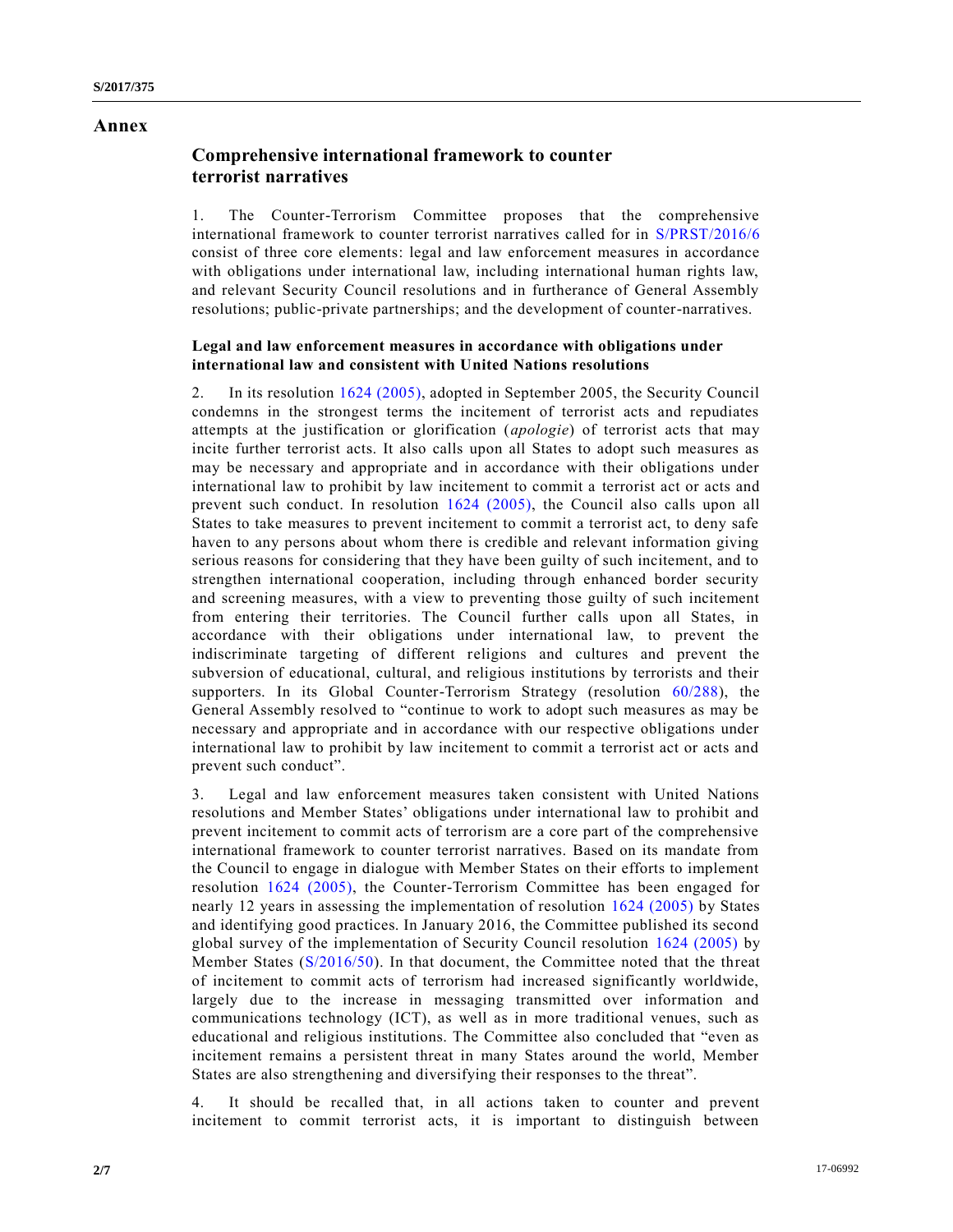communications that may be criminal in nature and others that, while morally repugnant, do not rise to that level. In its resolution [1624 \(2005\),](https://undocs.org/S/RES/1624(2005)) the Security Council stresses that States must ensure that any measures taken to implement the resolution comply with all of their obligations under international law, in particular international human rights law, refugee law and humanitarian law. In the preamble to the resolution, the Council recalls the right to freedom of expression reflected in the Universal Declaration of Human Rights and the International Covenant on Civil and Political Rights, reiterating that "any restrictions thereon shall only be such as are provided by law and are necessary on the grounds set out in article 19, paragraph 3, of the Covenant". Law enforcement approaches are undoubtedly appropriate in cases of criminal incitement, but the line between unlawful and lawful communications can be difficult to discern. As the United Nations Office on Drugs and Crime (UNODC) has observed, "simultaneously implementing both article 19 and article 20 [of the Covenant] to safeguard the right of every person to be free from the threat of violence, while protecting freedom of opinion and expression, necessitates careful choices of statutory policy and language".<sup>1</sup> In the context of preventing and countering terrorism, effective counter-terrorism measures and the protection of human rights are not conflicting goals, but complementary and mutually reinforcing.

5. In its resolution [1373 \(2001\),](https://undocs.org/S/RES/1373(2001)) the Security Council also calls on States to intensify and accelerate the exchange of operational information in accordance with international law and domestic law and requires States to take steps to deny safe haven to those who finance, plan, facilitate or commit terrorist acts. It is clear that further efforts are necessary in this respect. INTERPOL can play an important role in these efforts. INTERPOL has strengthened its open-source intelligence collection capabilities and issues media content notifications to law enforcement agencies of Member States to support criminal investigations. Moreover, as part of its capacity building efforts, INTERPOL works with Member States to train law enforcement officials in digital evidence exploitation to enhance investigations. Member States should rely more consistently on the resources provided by INTERPOL, as well as the technical support that is available through assistance providers such as the UNODC Terrorism Prevention Branch. Regional organizations also have an important contribution to make. For example, the Council of Europe Convention on the Prevention of Terrorism contains provisions on prevention and international cooperation, including with respect to "public provocation" to commit acts of terrorism.

6. In addition to resolution [1624 \(2005\),](https://undocs.org/S/RES/1624(2005)) there are other Security Council resolutions that impose law enforcement obligations on States that are relevant to countering terrorist narratives. Council resolution [1373 \(2001\)](https://undocs.org/S/RES/1373(2001)) obliges States to suppress recruitment of members of terrorist groups, and it further requires them to "ensure that any person who participates in the financing, planning, preparation or perpetration of terrorist acts or in supporting terrorist acts is brought to justice". In those instances in which narratives rise to the level of recruitment or other acts enumerated in resolution [1373 \(2001\),](https://undocs.org/S/RES/1373(2001)) the Security Council has clarified that appropriate legal and law enforcement action should be taken.

7. The comprehensive international framework to counter terrorist narratives thus includes the ongoing work of the Security Council and its Counter-Terrorism Committee to promote effective implementation of the legal and law enforcement aspects of relevant Security Council resolutions, including resolutions [1373 \(2001\)](https://undocs.org/S/RES/1373(2001))

**\_\_\_\_\_\_\_\_\_\_\_\_\_\_\_\_\_\_**

<sup>&</sup>lt;sup>1</sup> United Nations Office on Drugs and Crime, Terrorism Prevention Branch, "Preventing terrorist acts: a criminal justice strategy integrating rule of law standards in implementation of United Nations anti-terrorism instruments", Technical assistance working paper (New York, 2006).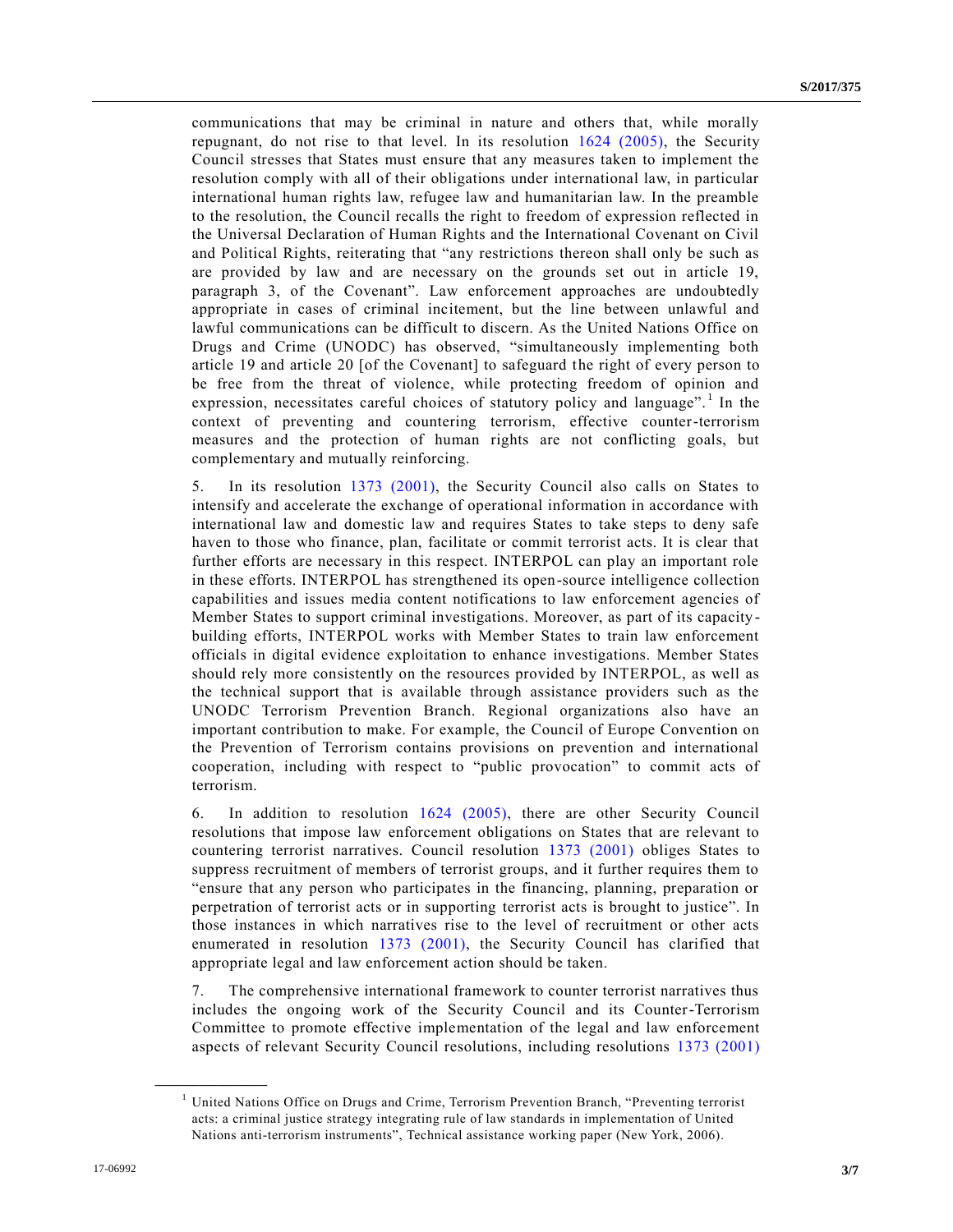and [1624 \(2005\).](https://undocs.org/S/RES/1624(2005)) The General Assembly's Global Counter-Terrorism Strategy and subsequent General Assembly resolutions are also relevant in this regard. The Council may wish, as part of the framework, to propose reinforced efforts by the Committee and the Executive Directorate, taken in consultation with the Counter-Terrorism Implementation Task Force Office and others, to promote implementation of the aspects of the Strategy relevant to enforcement action to counter terrorist narratives, consistent with the obligations of States under international law.

#### **Public-private partnerships**

8. The Security Council has long noted the importance of public-private partnerships in efforts to counter incitement to commit acts of terrorism. In its resolution [1624 \(2005\),](https://undocs.org/S/RES/1624(2005)) the Council stressed that the business community, among others, has a role to play in fostering an environment that is not conducive to incitement of terrorism. In its resolution [2129 \(2013\),](https://undocs.org/S/RES/2129(2013)) the Council noted the nexus between terrorism and ICT, in particular the Internet, and directed the Counter-Terrorism Committee Executive Directorate to continue to address this issue in consultation with all stakeholders, including the private sector. In its special meeting on preventing the exploitation of ICT for terrorist purposes, while respecting human rights and fundamental freedoms, held at United Nations Headquarters on 30 November and 1 December 2016, the Committee considered the role that private companies can play with respect to countering terrorist narratives online. The role of the Internet in the radicalization of vulnerable individuals to commit acts of violence, along with other factors, needs further research. Nonetheless, it is well known that the Islamic State in Iraq and the Levant (ISIL) and other terrorist entities are using ICT in increasingly sophisticated ways to facilitate their activities, among other platforms. There is also wide agreement that companies that maintain ICT platforms can continue to play an important role in preventing such abuse.

9. The Madrid Guiding Principles, adopted by the Committee following its special meeting on stemming the flow of foreign terrorist fighters, held in Madrid in July 2015 (see [S/2015/939,](https://undocs.org/S/2015/939) annex II), include the following provision:

States, regional organizations, the private sector and civil society should establish effective partnerships, with a view to developing improved methods for monitoring and studying terrorist content transmitted over the Internet and other communications technologies and countering incitement to commit terrorist acts, utilizing it for intelligence work and referring it, where appropriate, to relevant law enforcement agencies.

10. Calls by Member States for encouraging the support of the private sector in countering terrorist narratives and online propaganda have focused on both disruptive and preventive measures, as well as counter-messaging campaigns. In some jurisdictions, mechanisms have been introduced that bring public and private sector actors together to reduce the accessibility of terrorist content online, including by blocking, filtering or removing such content. The manner in which these arrangements are implemented depends upon the national context. In some countries, relevant authorities identify online terrorist content and inform companies of the potential abuse of their platforms. In some countries, national authorities cannot require the removal of content, on the basis that doing so would constitute a violation of their applicable human rights obligations, including those embodied in their constitutions.

11. Social media companies typically have terms of service that, if violated, provide a basis for taking down certain content. Many leading companies are proactively introducing voluntary measures to prevent the exploitation of their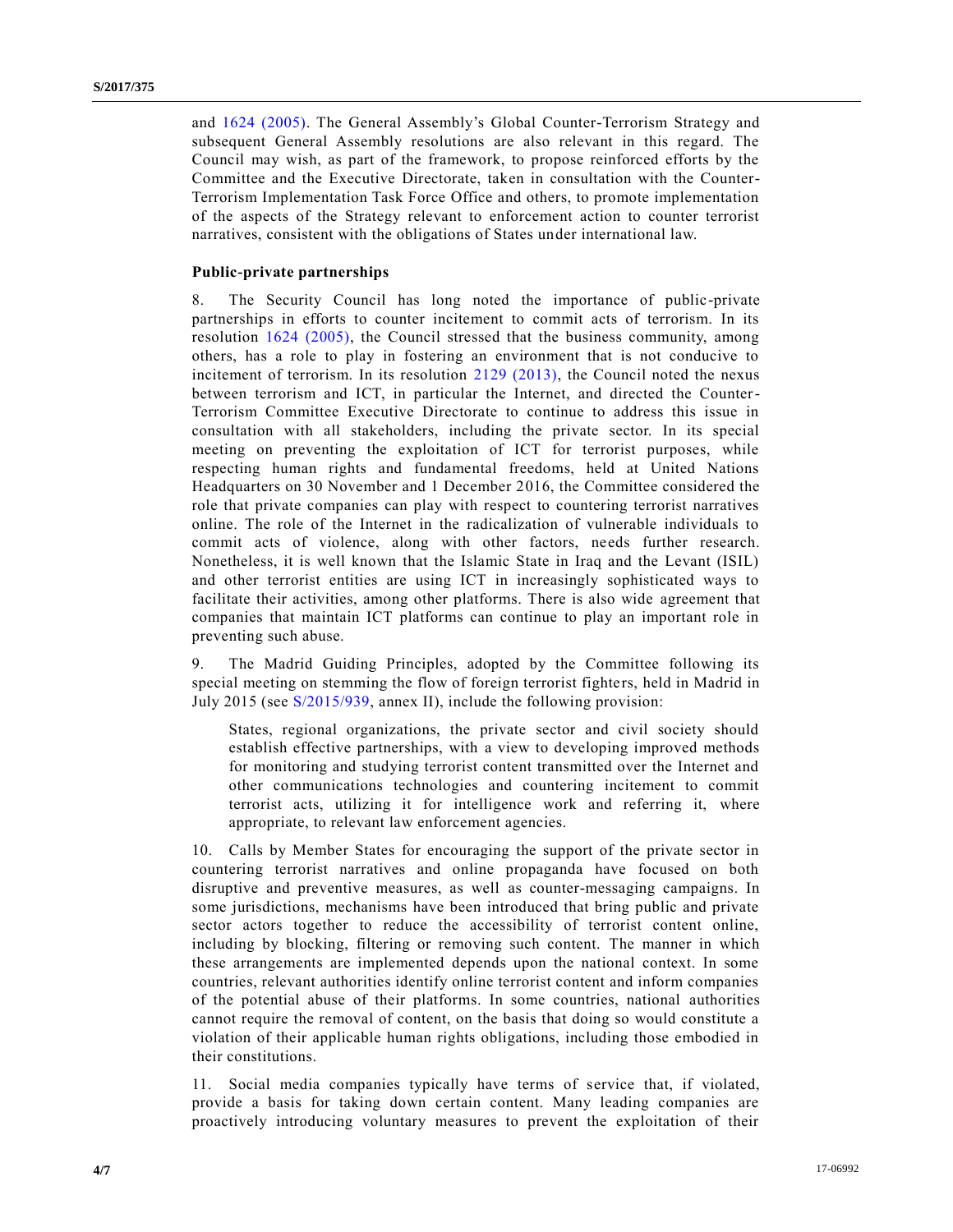products and services for terrorist purposes. These measures are largely approached from a content management perspective and involve, among other steps, modifying terms of service and community standards to prohibit terrorist content. Many ICT companies also allow users to flag content that violates their terms of service.

12. The Counter-Terrorism Committee Executive Directorate and the Switzerlandbased non-governmental organization ICT4Peace launched a project in 2016 aimed at identifying emerging norms of voluntary self-regulation by the private sector in its responses to terrorist abuse of their products and services and highlighting public-private initiatives in this area. Under the project, an initial series of consultations with different stakeholders was organized during 2016 in Europe, North America, and Asia. Some private sector entities have shown interest in supporting the development of counter-narratives in cooperation with civil society, using their platforms. Information and communications technology firms have launched a number of innovative programmes and campaigns to empower those closest to vulnerable individuals, including youth, women, families and religious, cultural and educational leaders, to counter online violent extremism and terrorist propaganda.

13. At the regional level, the European Union Internet Forum, established in December 2015, brings together Member States, the private sector and civil society organizations to explore ways to tackle terrorist propaganda online, while respecting human rights. At the second European Union Internet Forum, held in December 2016, the Civil Society Empowerment Programme was launched to support civil society efforts to develop effective counter-narratives online in partnership with the private sector. The Global Network Initiative has maintained a dialogue with the ICT industry aimed at addressing the challenges faced by ICT companies in responding to Government requests to remove terrorist content from their platforms. The Initiative issued a new policy brief in November 2016 with recommendations for Governments and private companies on promoting and protecting freedom of expression and privacy rights, while responding to reports of violent extremist or terrorist content online.

14. The work of the United Nations and others, including Member States, in promoting public-private partnerships should be considered a core element of the comprehensive international framework to counter terrorist narratives. The Council may wish to direct the Committee to reinforce its efforts in this area, including through initiatives such as the Counter-Terrorism Executive Directorate-ICT4Peace project.

#### **Counter-narratives**

15. There has been greatly increased interest worldwide in the role of counternarrative campaigns as part of a comprehensive approach to the threats of terrorism and violent extremism as and when conducive to terrorism. In its resolution [1624](https://undocs.org/S/RES/1624(2005))  [\(2005\),](https://undocs.org/S/RES/1624(2005)) the Security Council, in addition to calling for legal measures, calls upon States to "continue international efforts to enhance dialogue and broaden understanding among civilizations", and to "take all measures as may be necessary and appropriate and in accordance with their obligations under international law to counter incitement of terrorist acts motivated by extremism and intolerance". In its resolution 2178 [\(2014\)](https://undocs.org/S/RES/2178(2014)) on the threat posed by foreign terrorist fighters, the Security Council encourages States "to engage relevant local communities and non-governmental actors in developing strategies to counter the violent extremist narrative that can incite terrorist acts". In the same resolution, the Council also underscores the role that education can play in countering terrorist narratives.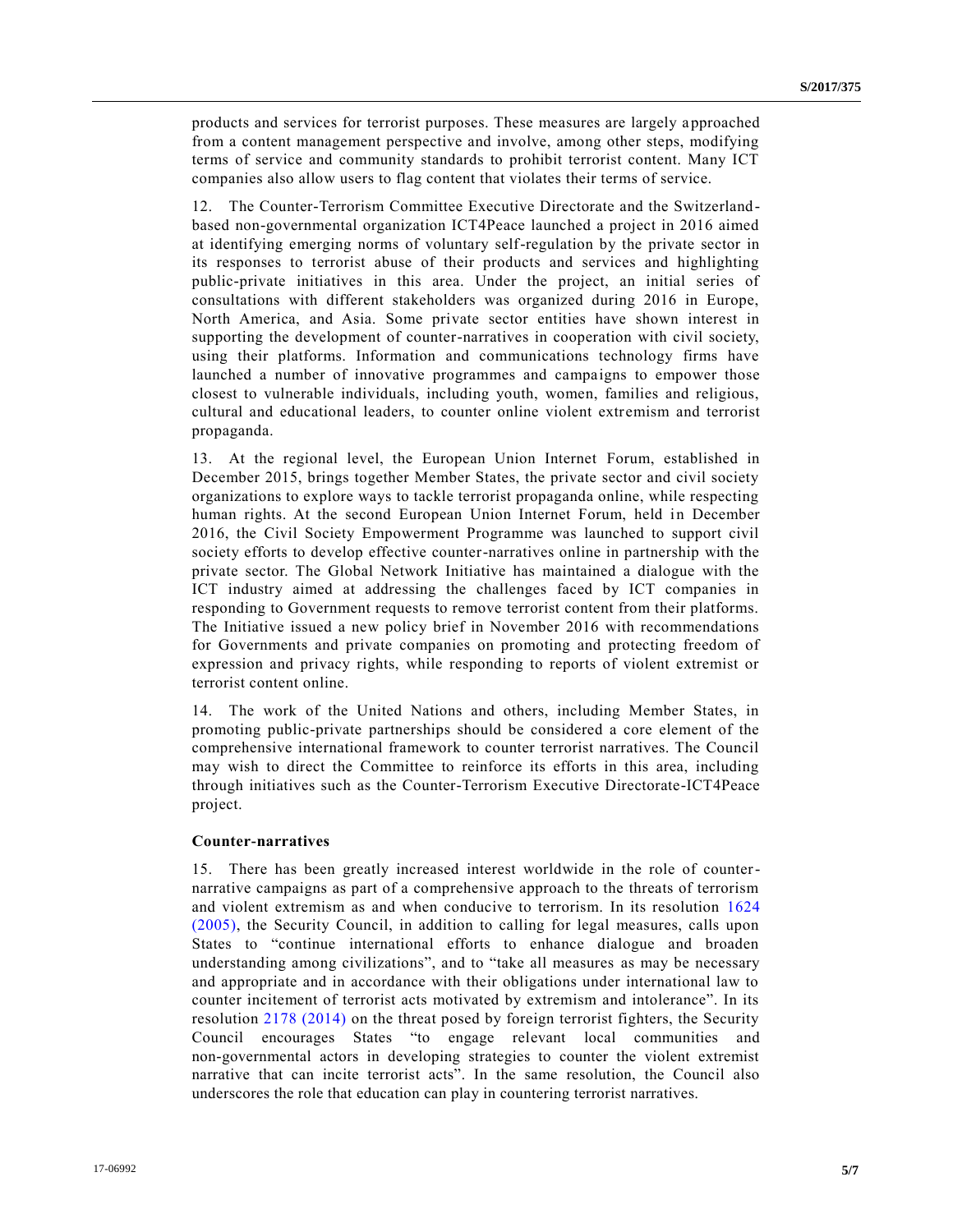16. Member States and others have observed that terrorists use many different tactics to try to recruit new adherents to their cause. Much attention has been paid to the abuse of ICT by terrorists, and there is no doubt that electronic media hold great appeal as an inexpensive, easily concealed and highly efficient means of communicating with a vast audience. Yet ICT is only one avenue used by terrorists to recruit; indeed, in many countries, large parts of the population do not have access to ICT. In both developed and developing countries, research shows that recruitment and radicalization to violence often occurs through direct contact in local communities, frequently through interactions with relatives and friends. In many countries, terrorists and their supporters have succeeded in subverting educational, cultural and religious institutions. Terrorists use tailored approache s in these and other settings to try to recruit vulnerable people, including women and girls. They often invest considerable time and resources in working to radicalize single individuals to violence. Prisons are another setting in which terrorist sympathizers use narratives to recruit and radicalize to violence. The effective countering of terrorist narratives therefore requires strategic thinking by the international community on a number of fronts, both online and on the ground, in local communities, schools, prisons and elsewhere. The effort must furthermore be scaled so as to match the scale achieved by terrorist narratives, both online and offline, in recent years.

17. Counter-narrative campaigns fall conceptually within the broader category of counter-incitement and common vulnerabilities and exposures strategies of States that aim to address factors that may lead to terrorism and violent extremism as and when conducive to terrorism. They tackle the motivations that lead certain vulnerable people to consider joining terrorist groups, in part by addressing issues such as feelings of alienation, discrimination, lack of economic opportunity and anger over unresolved conflict. It is now widely agreed that, in order to effectively counter terrorist narratives, States and others must enter more fully into the "marketplace of ideas", to emphasize terrorists' inhumanity, reveal the flaws in their arguments and offer alternative points of view. Many experts also believe that, in addition to counter-narratives, it is necessary to develop positive or alternative narratives that promote a more holistic world view, including by proposing non-violent ways to address grievances.

18. There can be no doubt that developing effective counter-narratives is challenging. Terrorist narratives are complex and come in different forms. They encompass a wide range of subjects, including, for example, the purported use of religious justifications for terrorist acts; the supposed glory of life on the battlefield; calls to action based on experiences of social injustice, human rights violations or abuses and discrimination; the sense of identity offered by a like -minded community; and, in the case of ISIL, the principles on which the so-called caliphate is based. Many different approaches could be taken to counter these narratives, including, for example, scholarly rebuttals by religious authorities on issues like tolerance and non-violence; contradicting evidence on life in battle zones (including the testimonies of former terrorists); personal stories of the impact of terrorism on victims and their families; and information on the scale and severity of human rights abuses committed by terrorist groups. Much depends on the context in which the narrative is communicated, including the national context. Much also depends on the psychological profiles of targeted individuals. For this reason, counter-narratives aimed at a large audience often need to be supplemented by one -on-one interventions, including through the work of community mentors, mental-health professionals and others. The level of critical thinking skills in target audiences is another factor that can greatly affect the impact of terrorist narratives.